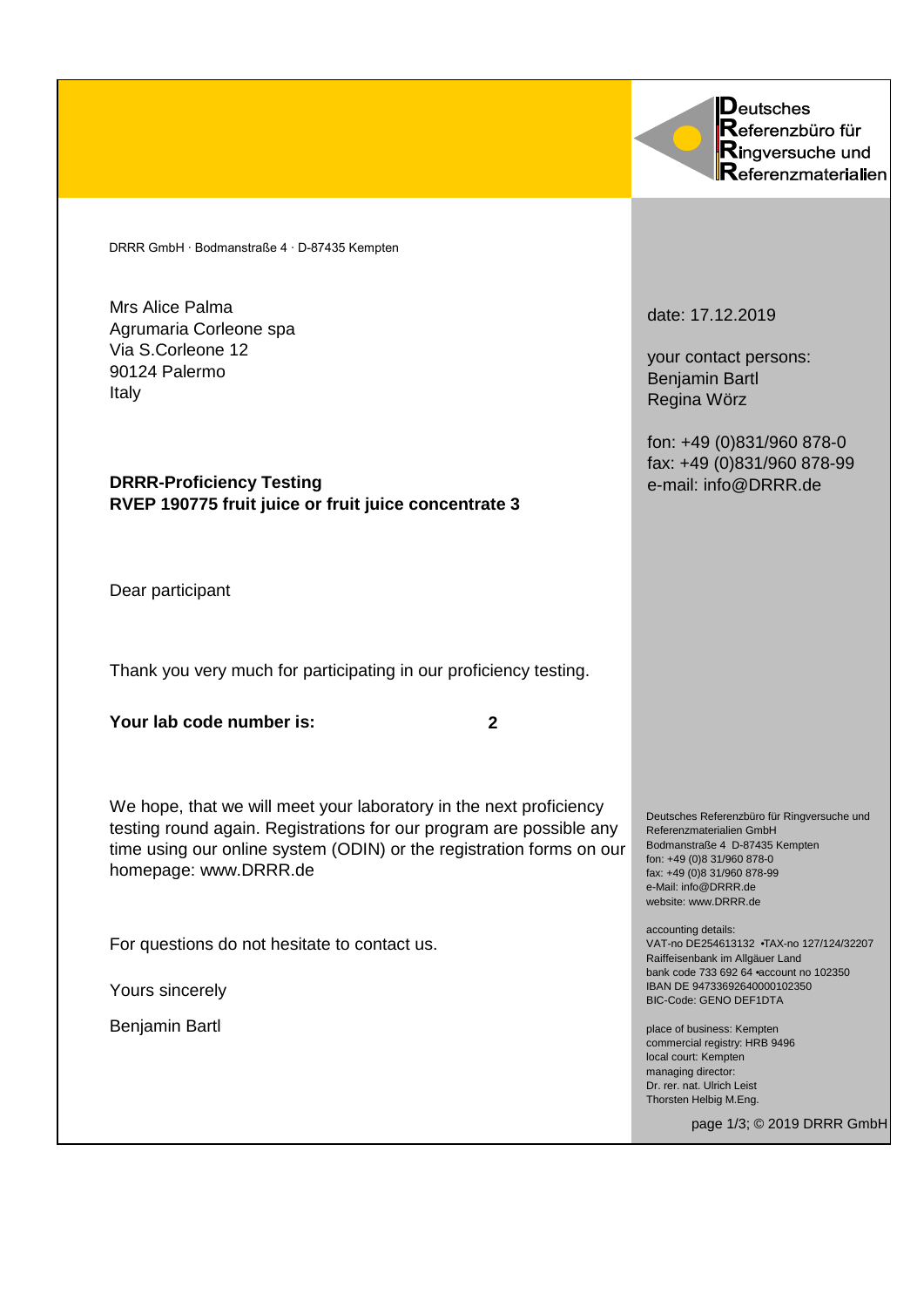RVEP 190775 fruit juice or fruit juice concentrate 3



# DRRR Proficiency Testing

The participant

Agrumaria Corleone spa Via S.Corleone 12 90124 Palermo Italy

*Customer number: 12088*

*lab code number: 2*

gets for the above mentioned quantitative proficiency testing the following valuation:

## **success**

To the above mentioned proficiency testing the corresponding report contains the statistical evaluations.

Kempten, 17.12.2019



Benjamin Bartl

 $\mathbf D$ eutsches  ${\sf Re}$ ferenzbüro für Ringversuche und  $\mathsf{R}$ eferenzmaterialien

Valuation:

If the mean of z'-scores of all evaluated results is smaller than 2 or equal and single z'-scores are smaller than 2 or equal you will get the valuation: "great success"

If the mean of z'-scores of all evaluated results is smaller than 2 or equal and single z'-scores are higher than 2 you will get the valuation: "success"

If the mean of z'-scores of all evaluated results is higher than 2 you will get the valuation: "participated"

page 2/3; © 2019 DRRR GmbH